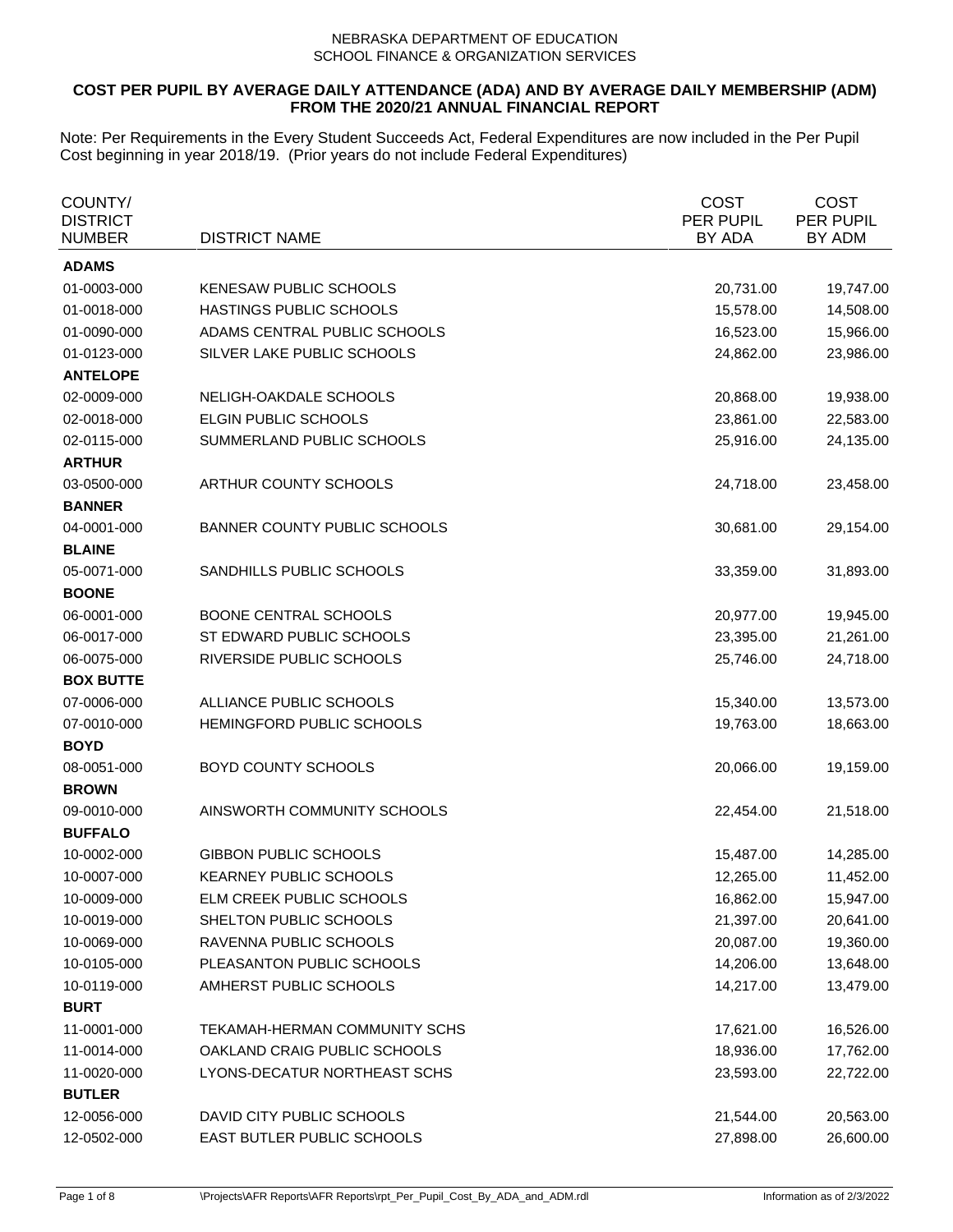# **COST PER PUPIL BY AVERAGE DAILY ATTENDANCE (ADA) AND BY AVERAGE DAILY MEMBERSHIP (ADM) FROM THE 2020/21 ANNUAL FINANCIAL REPORT**

| COUNTY/<br><b>DISTRICT</b><br><b>NUMBER</b> | <b>DISTRICT NAME</b>                | <b>COST</b><br>PER PUPIL<br>BY ADA | <b>COST</b><br>PER PUPIL<br>BY ADM |
|---------------------------------------------|-------------------------------------|------------------------------------|------------------------------------|
| <b>CASS</b>                                 |                                     |                                    |                                    |
| 13-0001-000                                 | PLATTSMOUTH COMMUNITY SCHOOLS       | 16,249.00                          | 15,251.00                          |
| 13-0022-000                                 | WEEPING WATER PUBLIC SCHOOLS        | 22,331.00                          | 21,261.00                          |
| 13-0032-000                                 | LOUISVILLE PUBLIC SCHOOLS           | 17,013.00                          | 16,076.00                          |
| 13-0056-000                                 | CONESTOGA PUBLIC SCHOOLS            | 16,504.00                          | 15,838.00                          |
| 13-0097-000                                 | ELMWOOD-MURDOCK PUBLIC SCHOOLS      | 15,479.00                          | 14,860.00                          |
| <b>CEDAR</b>                                |                                     |                                    |                                    |
| 14-0008-000                                 | HARTINGTON NEWCASTLE PUBLIC SCHOOLS | 21,111.00                          | 20,298.00                          |
| 14-0045-000                                 | RANDOLPH PUBLIC SCHOOLS             | 20,869.00                          | 20,257.00                          |
| 14-0054-000                                 | LAUREL-CONCORD-COLERIDGE SCHOOL     | 22,732.00                          | 21,740.00                          |
| 14-0101-000                                 | WYNOT PUBLIC SCHOOLS                | 19,895.00                          | 19,219.00                          |
| <b>CHASE</b>                                |                                     |                                    |                                    |
| 15-0010-000                                 | CHASE COUNTY SCHOOLS                | 17,254.00                          | 15,883.00                          |
| 15-0536-000                                 | WAUNETA-PALISADE PUBLIC SCHS        | 22,515.00                          | 20,880.00                          |
| <b>CHERRY</b>                               |                                     |                                    |                                    |
| 16-0006-000                                 | VALENTINE COMMUNITY SCHOOLS         | 22,564.00                          | 21,503.00                          |
| 16-0030-000                                 | CODY-KILGORE PUBLIC SCHS            | 23,686.00                          | 22,394.00                          |
| <b>CHEYENNE</b>                             |                                     |                                    |                                    |
| 17-0001-000                                 | SIDNEY PUBLIC SCHOOLS               | 15,372.00                          | 14,509.00                          |
| 17-0003-000                                 | LEYTON PUBLIC SCHOOLS               | 34,095.00                          | 31,128.00                          |
| 17-0009-000                                 | POTTER-DIX PUBLIC SCHOOLS           | 26,861.00                          | 24,515.00                          |
| <b>CLAY</b>                                 |                                     |                                    |                                    |
| 18-0002-000                                 | SUTTON PUBLIC SCHOOLS               | 18,369.00                          | 17,179.00                          |
| 18-0011-000                                 | HARVARD PUBLIC SCHOOLS              | 23,011.00                          | 21,208.00                          |
| <b>COLFAX</b>                               |                                     |                                    |                                    |
| 19-0039-000                                 | LEIGH COMMUNITY SCHOOLS             | 20,098.00                          | 19,382.00                          |
| 19-0058-000                                 | <b>CLARKSON PUBLIC SCHOOLS</b>      | 20,600.00                          | 19,803.00                          |
| 19-0070-000                                 | HOWELLS-DODGE CONSOLIDATED SCHOOLS  | 20,382.00                          | 19,193.00                          |
| 19-0123-000                                 | SCHUYLER COMMUNITY SCHOOLS          | 14,165.00                          | 13,465.00                          |
| <b>CUMING</b>                               |                                     |                                    |                                    |
| 20-0001-000                                 | WEST POINT PUBLIC SCHOOLS           | 18,262.00                          | 17,490.00                          |
| 20-0020-000                                 | BANCROFT-ROSALIE COMM SCHOOLS       | 18,547.00                          | 17,449.00                          |
| 20-0030-000                                 | WISNER-PILGER PUBLIC SCHOOLS        | 19,832.00                          | 18,529.00                          |
| <b>CUSTER</b>                               |                                     |                                    |                                    |
| 21-0015-000                                 | ANSELMO-MERNA PUBLIC SCHOOLS        | 19,981.00                          | 18,697.00                          |
| 21-0025-000                                 | BROKEN BOW PUBLIC SCHOOLS           | 14,233.00                          | 13,388.00                          |
| 21-0044-000                                 | ANSLEY PUBLIC SCHOOLS               | 21,841.00                          | 20,699.00                          |
| 21-0084-000                                 | SARGENT PUBLIC SCHOOLS              | 23,238.00                          | 22,137.00                          |
| 21-0089-000                                 | ARNOLD PUBLIC SCHOOLS               | 22,775.00                          | 21,125.00                          |
| 21-0180-000                                 | CALLAWAY PUBLIC SCHOOLS             | 28,297.00                          | 26,609.00                          |
| <b>DAKOTA</b>                               |                                     |                                    |                                    |
| 22-0011-000                                 | SO SIOUX CITY COMMUNITY SCHS        | 16,067.00                          | 14,531.00                          |
| 22-0031-000                                 | HOMER COMMUNITY SCHOOLS             | 17,253.00                          | 16,042.00                          |
|                                             |                                     |                                    |                                    |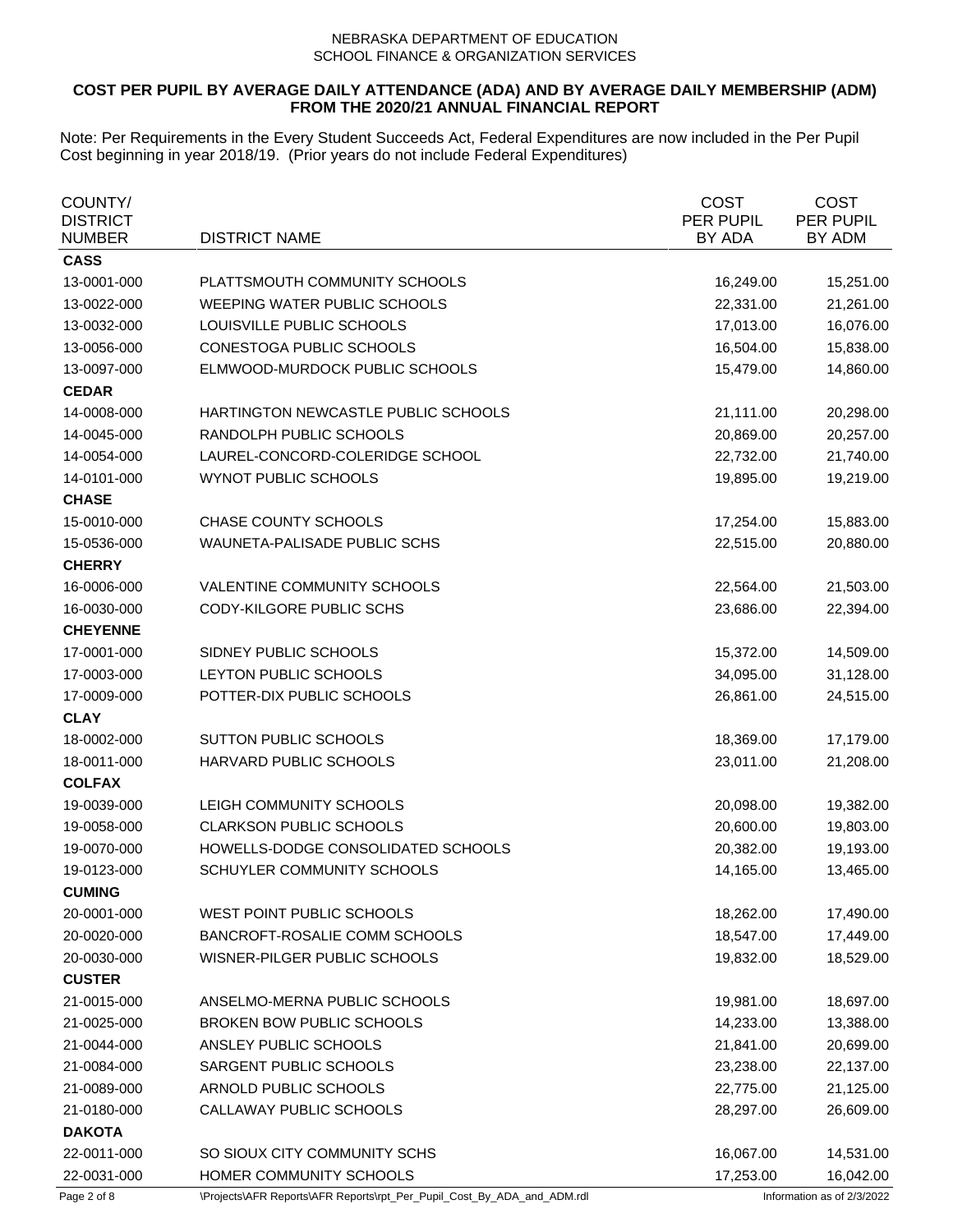# **COST PER PUPIL BY AVERAGE DAILY ATTENDANCE (ADA) AND BY AVERAGE DAILY MEMBERSHIP (ADM) FROM THE 2020/21 ANNUAL FINANCIAL REPORT**

| COUNTY/<br><b>DISTRICT</b><br><b>NUMBER</b> | <b>DISTRICT NAME</b>              | <b>COST</b><br>PER PUPIL<br>BY ADA | <b>COST</b><br>PER PUPIL<br>BY ADM |
|---------------------------------------------|-----------------------------------|------------------------------------|------------------------------------|
| <b>DAWES</b>                                |                                   |                                    |                                    |
| 23-0002-000                                 | <b>CHADRON PUBLIC SCHOOLS</b>     | 15,630.00                          | 14,949.00                          |
| 23-0071-000                                 | <b>CRAWFORD PUBLIC SCHOOLS</b>    | 28,396.00                          | 26,548.00                          |
| <b>DAWSON</b>                               |                                   |                                    |                                    |
| 24-0001-000                                 | LEXINGTON PUBLIC SCHOOLS          | 14,285.00                          | 13,665.00                          |
| 24-0004-000                                 | <b>OVERTON PUBLIC SCHOOLS</b>     | 18,222.00                          | 17,034.00                          |
| 24-0011-000                                 | COZAD COMMUNITY SCHOOLS           | 16,467.00                          | 15,401.00                          |
| 24-0020-000                                 | <b>GOTHENBURG PUBLIC SCHOOLS</b>  | 16,044.00                          | 15,273.00                          |
| 24-0101-000                                 | SUMNER-EDDYVILLE-MILLER SCHS      | 25,381.00                          | 23,899.00                          |
| <b>DEUEL</b>                                |                                   |                                    |                                    |
| 25-0025-000                                 | <b>CREEK VALLEY SCHOOLS</b>       | 24,499.00                          | 23,601.00                          |
| 25-0095-000                                 | SOUTH PLATTE PUBLIC SCHOOLS       | 20,733.00                          | 19,774.00                          |
| <b>DIXON</b>                                |                                   |                                    |                                    |
| 26-0001-000                                 | PONCA PUBLIC SCHOOLS              | 17,267.00                          | 16,729.00                          |
| 26-0070-000                                 | ALLEN CONSOLIDATED SCHOOLS        | 27,141.00                          | 26,212.00                          |
| 26-0561-000                                 | EMERSON-HUBBARD PUBLIC SCHOOLS    | 23,802.00                          | 22,857.00                          |
| <b>DODGE</b>                                |                                   |                                    |                                    |
| 27-0001-000                                 | <b>FREMONT PUBLIC SCHOOLS</b>     | 14,440.00                          | 13,445.00                          |
| 27-0062-000                                 | SCRIBNER-SNYDER COMMUNITY SCHS    | 26,028.00                          | 24,987.00                          |
| 27-0594-000                                 | LOGAN VIEW PUBLIC SCHOOLS         | 17,589.00                          | 16,776.00                          |
| 27-0595-000                                 | NORTH BEND CENTRAL PUBLIC SCHS    | 18,185.00                          | 17,216.00                          |
| <b>DOUGLAS</b>                              |                                   |                                    |                                    |
| 28-0001-000                                 | OMAHA PUBLIC SCHOOLS              | 16,331.00                          | 14,407.00                          |
| 28-0010-000                                 | ELKHORN PUBLIC SCHOOLS            | 11,759.00                          | 11,335.00                          |
| 28-0015-000                                 | DOUGLAS CO WEST COMMUNITY SCHS    | 14,641.00                          | 13,923.00                          |
| 28-0017-000                                 | MILLARD PUBLIC SCHOOLS            | 11,647.00                          | 11,053.00                          |
| 28-0054-000                                 | RALSTON PUBLIC SCHOOLS            | 14,361.00                          | 13,337.00                          |
| 28-0059-000                                 | BENNINGTON PUBLIC SCHOOLS         | 11,275.00                          | 10,860.00                          |
| 28-0066-000                                 | <b>WESTSIDE COMMUNITY SCHOOLS</b> | 15,305.00                          | 14,467.00                          |
| <b>DUNDY</b>                                |                                   |                                    |                                    |
| 29-0117-000                                 | DUNDY CO STRATTON PUBLIC SCHS     | 24,907.00                          | 23,282.00                          |
| <b>FILLMORE</b>                             |                                   |                                    |                                    |
| 30-0001-000                                 | EXETER-MILLIGAN PUBLIC SCHOOLS    | 37,972.00                          | 36,386.00                          |
| 30-0025-000                                 | FILLMORE CENTRAL PUBLIC SCHS      | 18,666.00                          | 17,716.00                          |
| 30-0054-000                                 | SHICKLEY PUBLIC SCHOOLS           | 27,628.00                          | 26,701.00                          |
| <b>FRANKLIN</b>                             |                                   |                                    |                                    |
| 31-0506-000                                 | <b>FRANKLIN PUBLIC SCHOOLS</b>    | 24,951.00                          | 23,861.00                          |
| <b>FRONTIER</b>                             |                                   |                                    |                                    |
| 32-0046-000                                 | MAYWOOD PUBLIC SCHOOLS            | 24,868.00                          | 23,677.00                          |
| 32-0095-000                                 | EUSTIS-FARNAM PUBLIC SCHOOLS      | 27,215.00                          | 25,763.00                          |
| 32-0125-000                                 | MEDICINE VALLEY PUBLIC SCHOOLS    | 22,468.00                          | 21,051.00                          |
| <b>FURNAS</b>                               |                                   |                                    |                                    |
| 33-0018-000                                 | ARAPAHOE PUBLIC SCHOOLS           | 19,365.00                          | 18,285.00                          |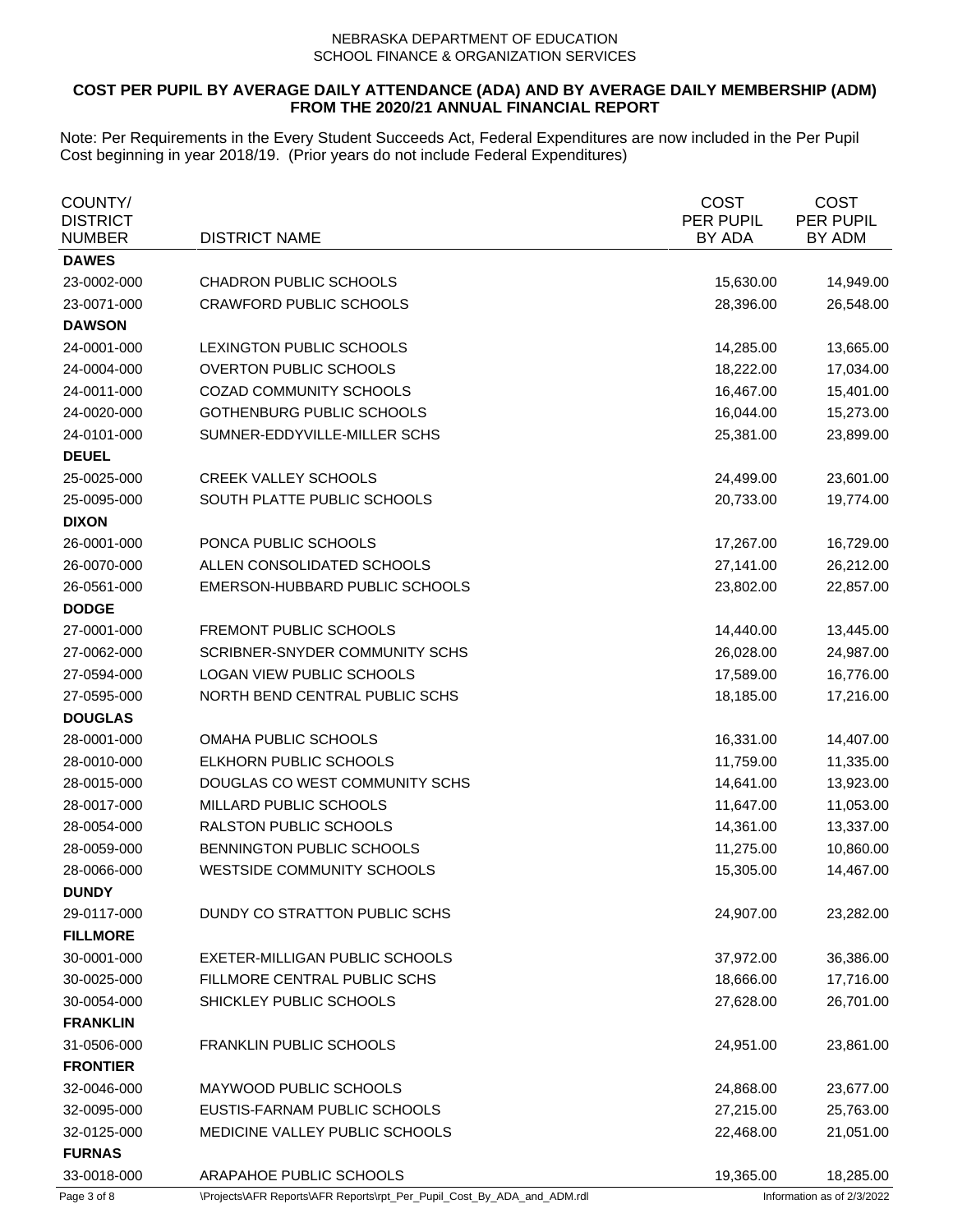# **COST PER PUPIL BY AVERAGE DAILY ATTENDANCE (ADA) AND BY AVERAGE DAILY MEMBERSHIP (ADM) FROM THE 2020/21 ANNUAL FINANCIAL REPORT**

| COUNTY/<br><b>DISTRICT</b><br><b>NUMBER</b> | <b>DISTRICT NAME</b>               | <b>COST</b><br>PER PUPIL<br>BY ADA | <b>COST</b><br><b>PER PUPIL</b><br>BY ADM |
|---------------------------------------------|------------------------------------|------------------------------------|-------------------------------------------|
| 33-0021-000                                 | CAMBRIDGE PUBLIC SCHOOLS           | 19,650.00                          | 18,474.00                                 |
| 33-0540-000                                 | SOUTHERN VALLEY SCHOOLS            | 27,353.00                          | 25,562.00                                 |
| <b>GAGE</b>                                 |                                    |                                    |                                           |
| 34-0001-000                                 | SOUTHERN SCHOOL DISTRICT 1         | 20,659.00                          | 18,462.00                                 |
| 34-0015-000                                 | <b>BEATRICE PUBLIC SCHOOLS</b>     | 15,000.00                          | 13,917.00                                 |
| 34-0034-000                                 | FREEMAN PUBLIC SCHOOLS             | 15,846.00                          | 15,214.00                                 |
| 34-0100-000                                 | DILLER-ODELL PUBLIC SCHOOLS        | 22,536.00                          | 21,963.00                                 |
| <b>GARDEN</b>                               |                                    |                                    |                                           |
| 35-0001-000                                 | <b>GARDEN COUNTY SCHOOLS</b>       | 26,723.00                          | 25,105.00                                 |
| <b>GARFIELD</b>                             |                                    |                                    |                                           |
| 36-0100-000                                 | <b>BURWELL PUBLIC SCHOOLS</b>      | 18,252.00                          | 17,703.00                                 |
| <b>GOSPER</b>                               |                                    |                                    |                                           |
| 37-0030-000                                 | ELWOOD PUBLIC SCHOOLS              | 22,906.00                          | 21,127.00                                 |
| <b>GRANT</b>                                |                                    |                                    |                                           |
| 38-0011-000                                 | <b>HYANNIS AREA SCHOOLS</b>        | 26,026.00                          | 24,422.00                                 |
| <b>GREELEY</b>                              |                                    |                                    |                                           |
| 39-0060-000                                 | CENTRAL VALLEY PUBLIC SCHOOLS      | 31,809.00                          | 29,952.00                                 |
| <b>HALL</b>                                 |                                    |                                    |                                           |
| 40-0002-000                                 | <b>GRAND ISLAND PUBLIC SCHOOLS</b> | 14,860.00                          | 13,696.00                                 |
| 40-0082-000                                 | NORTHWEST PUBLIC SCHOOLS           | 13,863.00                          | 13,094.00                                 |
| 40-0083-000                                 | WOOD RIVER RURAL SCHOOLS           | 20,875.00                          | 19,793.00                                 |
| 40-0126-000                                 | DONIPHAN-TRUMBULL PUBLIC SCHS      | 19,321.00                          | 18,579.00                                 |
| <b>HAMILTON</b>                             |                                    |                                    |                                           |
| 41-0002-000                                 | GILTNER PUBLIC SCHOOLS             | 20,363.00                          | 19,487.00                                 |
| 41-0091-000                                 | <b>HAMPTON PUBLIC SCHOOL</b>       | 24,358.00                          | 22,925.00                                 |
| 41-0504-000                                 | <b>AURORA PUBLIC SCHOOLS</b>       | 17,019.00                          | 16,043.00                                 |
| <b>HARLAN</b>                               |                                    |                                    |                                           |
| 42-0002-000                                 | ALMA PUBLIC SCHOOLS                | 18,142.00                          | 17,515.00                                 |
| <b>HAYES</b>                                |                                    |                                    |                                           |
| 43-0079-000                                 | HAYES CENTER PUBLIC SCHOOLS        | 32,649.00                          | 31,144.00                                 |
| <b>HITCHCOCK</b>                            |                                    |                                    |                                           |
| 44-0070-000                                 | HITCHCOCK CO SCH SYSTEM            | 19,594.00                          | 18,578.00                                 |
| <b>HOLT</b>                                 |                                    |                                    |                                           |
| 45-0007-000                                 | O'NEILL PUBLIC SCHOOLS             | 17,727.00                          | 16,940.00                                 |
| 45-0044-000                                 | STUART PUBLIC SCHOOLS              | 21,768.00                          | 21,034.00                                 |
| 45-0137-000                                 | <b>CHAMBERS PUBLIC SCHOOLS</b>     | 24,402.00                          | 23,157.00                                 |
| 45-0239-000                                 | WEST HOLT PUBLIC SCHOOLS           | 20,570.00                          | 19,591.00                                 |
| <b>HOOKER</b>                               |                                    |                                    |                                           |
| 46-0001-000                                 | MULLEN PUBLIC SCHOOLS              | 25,260.00                          | 24,389.00                                 |
| <b>HOWARD</b>                               |                                    |                                    |                                           |
| 47-0001-000                                 | ST PAUL PUBLIC SCHOOLS             | 14,666.00                          | 14,077.00                                 |
| 47-0100-000                                 | CENTURA PUBLIC SCHOOLS             | 17,904.00                          | 17,088.00                                 |
| 47-0103-000                                 | ELBA PUBLIC SCHOOLS                | 29,780.00                          | 26,960.00                                 |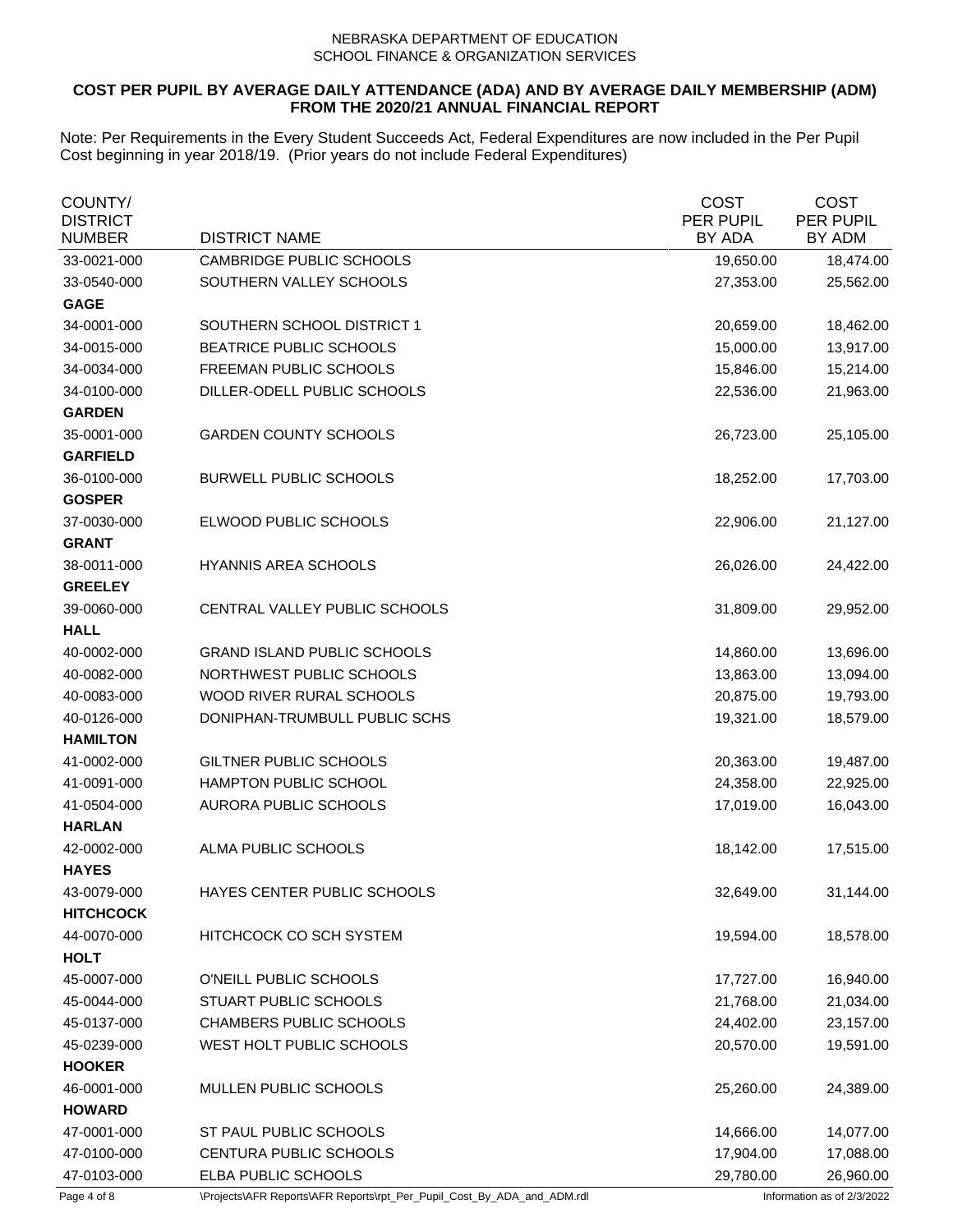# **COST PER PUPIL BY AVERAGE DAILY ATTENDANCE (ADA) AND BY AVERAGE DAILY MEMBERSHIP (ADM) FROM THE 2020/21 ANNUAL FINANCIAL REPORT**

| COUNTY/<br><b>DISTRICT</b><br>NUMBER | <b>DISTRICT NAME</b>                      | <b>COST</b><br>PER PUPIL<br>BY ADA | <b>COST</b><br>PER PUPIL<br>BY ADM |
|--------------------------------------|-------------------------------------------|------------------------------------|------------------------------------|
| <b>JEFFERSON</b>                     |                                           |                                    |                                    |
| 48-0008-000                          | <b>FAIRBURY PUBLIC SCHOOLS</b>            | 20,041.00                          | 18,544.00                          |
| 48-0300-000                          | TRI COUNTY PUBLIC SCHOOLS                 | 19,773.00                          | 18,901.00                          |
| 48-0303-000                          | MERIDIAN PUBLIC SCHOOLS                   | 21,525.00                          | 20,704.00                          |
| <b>JOHNSON</b>                       |                                           |                                    |                                    |
| 49-0033-000                          | STERLING PUBLIC SCHOOLS                   | 19,725.00                          | 18,196.00                          |
| 49-0050-000                          | JOHNSON CO CENTRAL PUBLIC SCHS            | 20,194.00                          | 19,066.00                          |
| <b>KEARNEY</b>                       |                                           |                                    |                                    |
| 50-0001-000                          | WILCOX-HILDRETH PUBLIC SCHOOLS            | 28,524.00                          | 26,789.00                          |
| 50-0501-000                          | AXTELL COMMUNITY SCHOOLS                  | 20,381.00                          | 19,575.00                          |
| 50-0503-000                          | MINDEN PUBLIC SCHOOLS                     | 15,896.00                          | 15,380.00                          |
| <b>KEITH</b>                         |                                           |                                    |                                    |
| 51-0001-000                          | OGALLALA PUBLIC SCHOOLS                   | 17,307.00                          | 15,467.00                          |
| 51-0006-000                          | PAXTON CONSOLIDATED SCHOOLS               | 23,928.00                          | 22,967.00                          |
| <b>KEYA PAHA</b>                     |                                           |                                    |                                    |
| 52-0100-000                          | KEYA PAHA COUNTY SCHOOLS                  | 27,573.00                          | 27,200.00                          |
| <b>KIMBALL</b>                       |                                           |                                    |                                    |
| 53-0001-000                          | KIMBALL PUBLIC SCHOOLS                    | 21,791.00                          | 20,103.00                          |
| <b>KNOX</b>                          |                                           |                                    |                                    |
| 54-0013-000                          | <b>CREIGHTON COMMUNITY PUBLIC SCHOOLS</b> | 21,067.00                          | 20,164.00                          |
| 54-0096-000                          | <b>CROFTON COMMUNITY SCHOOLS</b>          | 19,926.00                          | 18,757.00                          |
| 54-0501-000                          | NIOBRARA PUBLIC SCHOOLS                   | 40,429.00                          | 37,361.00                          |
| 54-0505-000                          | SANTEE COMMUNITY SCHOOLS                  | 42,122.00                          | 37,006.00                          |
| 54-0576-000                          | <b>WAUSA PUBLIC SCHOOLS</b>               | 19,384.00                          | 18,380.00                          |
| 54-0583-000                          | <b>VERDIGRE PUBLIC SCHOOLS</b>            | 25,395.00                          | 24,114.00                          |
| 54-0586-000                          | BLOOMFIELD COMMUNITY SCHOOLS              | 20,445.00                          | 19,651.00                          |
| <b>LANCASTER</b>                     |                                           |                                    |                                    |
| 55-0001-000                          | LINCOLN PUBLIC SCHOOLS                    | 14,216.00                          | 13,386.00                          |
| 55-0145-000                          | <b>WAVERLY SCHOOL DISTRICT 145</b>        | 13,468.00                          | 12,845.00                          |
| 55-0148-000                          | MALCOLM PUBLIC SCHOOLS                    | 12,728.00                          | 12,247.00                          |
| 55-0160-000                          | NORRIS SCHOOL DIST 160                    | 12,118.00                          | 11,408.00                          |
| 55-0161-000                          | RAYMOND CENTRAL PUBLIC SCHOOLS            | 16,640.00                          | 15,958.00                          |
| <b>LINCOLN</b>                       |                                           |                                    |                                    |
| 56-0001-000                          | NORTH PLATTE PUBLIC SCHOOLS               | 13,638.00                          | 13,042.00                          |
| 56-0006-000                          | <b>BRADY PUBLIC SCHOOLS</b>               | 22,882.00                          | 21,750.00                          |
| 56-0007-000                          | MAXWELL PUBLIC SCHOOLS                    | 20,630.00                          | 19,412.00                          |
| 56-0037-000                          | HERSHEY PUBLIC SCHOOLS                    | 17,815.00                          | 16,715.00                          |
| 56-0055-000                          | SUTHERLAND PUBLIC SCHOOLS                 | 18,953.00                          | 18,159.00                          |
| 56-0565-000                          | <b>WALLACE PUBLIC SCH DIST 65 R</b>       | 25,879.00                          | 24,818.00                          |
| <b>LOGAN</b>                         |                                           |                                    |                                    |
| 57-0501-000                          | STAPLETON PUBLIC SCHOOLS                  | 21,653.00                          | 20,857.00                          |
| <b>LOUP</b>                          |                                           |                                    |                                    |
| 58-0025-000                          | LOUP COUNTY PUBLIC SCHOOLS                | 42,370.00                          | 40,141.00                          |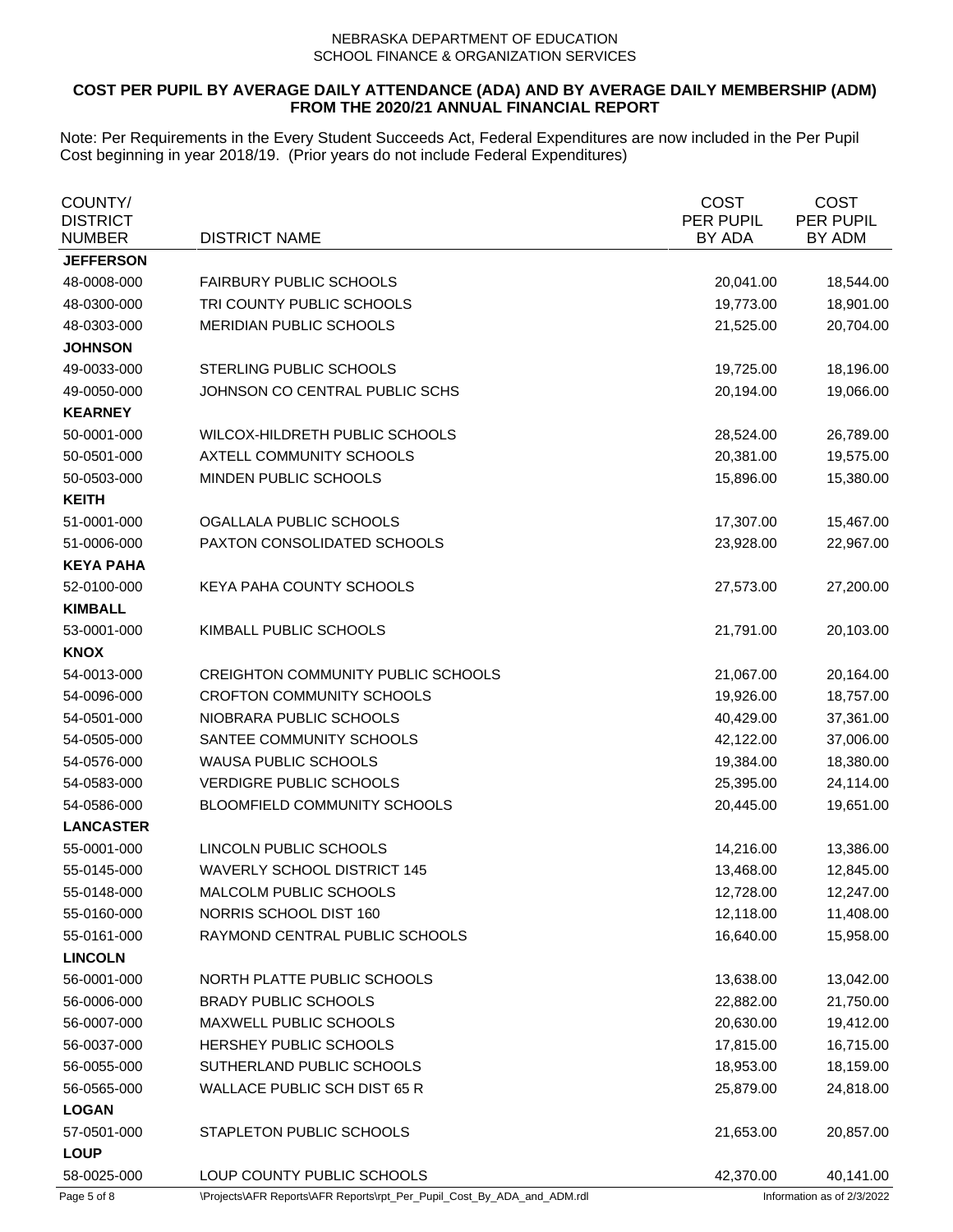# **COST PER PUPIL BY AVERAGE DAILY ATTENDANCE (ADA) AND BY AVERAGE DAILY MEMBERSHIP (ADM) FROM THE 2020/21 ANNUAL FINANCIAL REPORT**

| COUNTY/<br><b>DISTRICT</b><br><b>NUMBER</b> | <b>DISTRICT NAME</b>                                                    | <b>COST</b><br>PER PUPIL<br>BY ADA | <b>COST</b><br>PER PUPIL<br>BY ADM |
|---------------------------------------------|-------------------------------------------------------------------------|------------------------------------|------------------------------------|
| <b>MADISON</b>                              |                                                                         |                                    |                                    |
| 59-0001-000                                 | <b>MADISON PUBLIC SCHOOLS</b>                                           | 17,806.00                          | 16,774.00                          |
| 59-0002-000                                 | NORFOLK PUBLIC SCHOOLS                                                  | 13,816.00                          | 13,091.00                          |
| 59-0005-000                                 | BATTLE CREEK PUBLIC SCHOOLS                                             | 15,541.00                          | 14,957.00                          |
| 59-0013-000                                 | NEWMAN GROVE PUBLIC SCHOOLS                                             | 24,767.00                          | 23,275.00                          |
| 59-0080-000                                 | ELKHORN VALLEY SCHOOLS                                                  | 18,614.00                          | 17,678.00                          |
| <b>MCPHERSON</b>                            |                                                                         |                                    |                                    |
| 60-0090-000                                 | MC PHERSON COUNTY SCHOOLS                                               | 38,810.00                          | 36,856.00                          |
| <b>MERRICK</b>                              |                                                                         |                                    |                                    |
| 61-0004-000                                 | CENTRAL CITY PUBLIC SCHOOLS                                             | 18,937.00                          | 18,173.00                          |
| 61-0049-000                                 | PALMER PUBLIC SCHOOLS                                                   | 16,484.00                          | 15,907.00                          |
| <b>MORRILL</b>                              |                                                                         |                                    |                                    |
| 62-0021-000                                 | <b>BAYARD PUBLIC SCHOOLS</b>                                            | 21,622.00                          | 20,448.00                          |
| 62-0063-000                                 | <b>BRIDGEPORT PUBLIC SCHOOLS</b>                                        | 20,436.00                          | 19,126.00                          |
| <b>NANCE</b>                                |                                                                         |                                    |                                    |
| 63-0001-000                                 | <b>FULLERTON PUBLIC SCHOOLS</b>                                         | 19,200.00                          | 18,348.00                          |
| 63-0030-000                                 | TWIN RIVER PUBLIC SCHOOLS                                               | 21,987.00                          | 20,886.00                          |
| <b>NEMAHA</b>                               |                                                                         |                                    |                                    |
| 64-0023-000                                 | JOHNSON-BROCK PUBLIC SCHOOLS                                            | 15,068.00                          | 14,405.00                          |
| 64-0029-000                                 | AUBURN PUBLIC SCHOOLS                                                   | 15,876.00                          | 14,902.00                          |
| <b>NUCKOLLS</b>                             |                                                                         |                                    |                                    |
| 65-0011-000                                 | SUPERIOR PUBLIC SCHOOLS                                                 | 22,186.00                          | 20,765.00                          |
| 65-2005-000                                 | SOUTH CENTRAL NEBRASKA UNIFIED 5                                        | 24,647.00                          | 23,514.00                          |
| <b>OTOE</b>                                 |                                                                         |                                    |                                    |
| 66-0027-000                                 | SYRACUSE-DUNBAR-AVOCA SCHOOLS                                           | 16,218.00                          | 15,178.00                          |
| 66-0111-000                                 | NEBRASKA CITY PUBLIC SCHOOLS                                            | 15,559.00                          | 14,259.00                          |
| 66-0501-000                                 | PALMYRA DISTRICT OR 1                                                   | 14,056.00                          | 13,404.00                          |
| <b>PAWNEE</b>                               |                                                                         |                                    |                                    |
| 67-0001-000                                 | PAWNEE CITY PUBLIC SCHOOLS                                              | 20,591.00                          | 18,995.00                          |
| 67-0069-000                                 | LEWISTON CONSOLIDATED SCHOOLS                                           | 25,164.00                          | 22,833.00                          |
| <b>PERKINS</b>                              |                                                                         |                                    |                                    |
| 68-0020-000                                 | PERKINS COUNTY SCHOOLS                                                  | 21,585.00                          | 20,416.00                          |
| <b>PHELPS</b>                               |                                                                         |                                    |                                    |
| 69-0044-000                                 | HOLDREGE PUBLIC SCHOOLS                                                 | 15,858.00                          | 14,989.00                          |
| 69-0054-000                                 | BERTRAND PUBLIC SCHOOLS                                                 | 22,172.00                          | 21,167.00                          |
| 69-0055-000                                 | LOOMIS PUBLIC SCHOOLS                                                   | 18,166.00                          | 17,526.00                          |
| <b>PIERCE</b>                               |                                                                         |                                    |                                    |
| 70-0002-000                                 | PIERCE PUBLIC SCHOOLS                                                   | 15,028.00                          | 14,300.00                          |
| 70-0005-000                                 | PLAINVIEW PUBLIC SCHOOLS                                                | 23,302.00                          | 22,217.00                          |
| 70-0542-000                                 | OSMOND COMMUNITY SCHOOLS                                                | 22,793.00                          | 21,840.00                          |
| <b>PLATTE</b>                               |                                                                         |                                    |                                    |
| 71-0001-000                                 | COLUMBUS PUBLIC SCHOOLS                                                 | 13,293.00                          | 12,592.00                          |
| 71-0005-000                                 | LAKEVIEW COMMUNITY SCHOOLS                                              | 14,807.00                          | 13,937.00                          |
| Page 6 of 8                                 | \Projects\AFR Reports\AFR Reports\rpt_Per_Pupil_Cost_By_ADA_and_ADM.rdl |                                    | Information as of 2/3/2022         |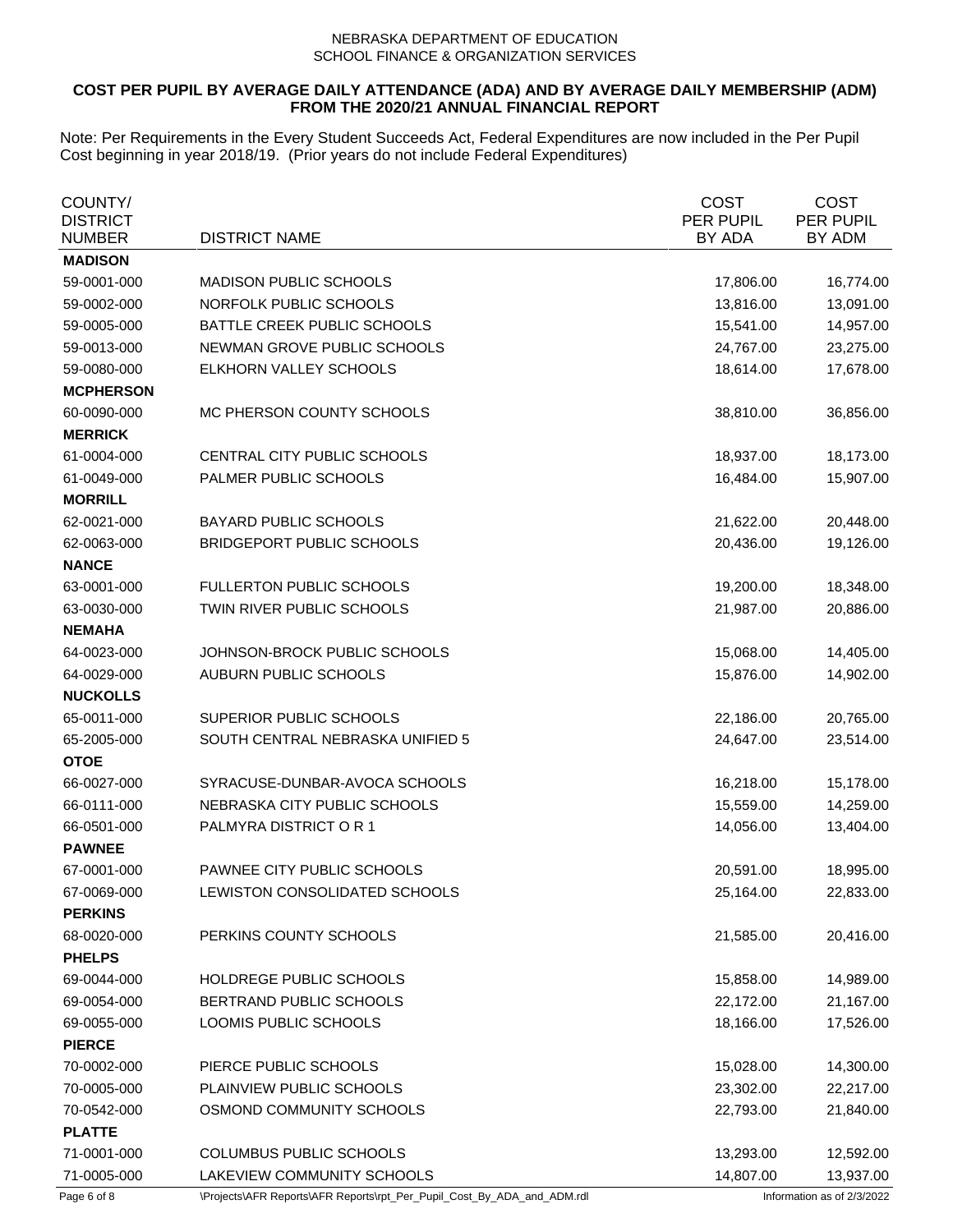## **COST PER PUPIL BY AVERAGE DAILY ATTENDANCE (ADA) AND BY AVERAGE DAILY MEMBERSHIP (ADM) FROM THE 2020/21 ANNUAL FINANCIAL REPORT**

| COUNTY/<br><b>DISTRICT</b><br><b>NUMBER</b> | <b>DISTRICT NAME</b>                     | <b>COST</b><br>PER PUPIL<br>BY ADA | <b>COST</b><br>PER PUPIL<br>BY ADM |
|---------------------------------------------|------------------------------------------|------------------------------------|------------------------------------|
| 71-0067-000                                 | HUMPHREY PUBLIC SCHOOLS                  | 19,700.00                          | 18,609.00                          |
| <b>POLK</b>                                 |                                          |                                    |                                    |
| 72-0015-000                                 | CROSS COUNTY COMMUNITY SCHOOLS           | 19,773.00                          | 18,819.00                          |
| 72-0019-000                                 | OSCEOLA PUBLIC SCHOOLS                   | 25,802.00                          | 24,090.00                          |
| 72-0032-000                                 | SHELBY - RISING CITY PUBLIC SCHOOLS      | 20,144.00                          | 19,082.00                          |
| 72-0075-000                                 | HIGH PLAINS COMMUNITY SCHOOLS            | 26,198.00                          | 25,119.00                          |
| <b>RED WILLOW</b>                           |                                          |                                    |                                    |
| 73-0017-000                                 | MC COOK PUBLIC SCHOOLS                   | 15,186.00                          | 14,357.00                          |
| 73-0179-000                                 | SOUTHWEST PUBLIC SCHOOLS                 | 26,439.00                          | 24,941.00                          |
| <b>RICHARDSON</b>                           |                                          |                                    |                                    |
| 74-0056-000                                 | <b>FALLS CITY PUBLIC SCHOOLS</b>         | 18,574.00                          | 17,159.00                          |
| 74-0070-000                                 | HUMBOLDT TABLE ROCK STEINAUER            | 28,985.00                          | 27,974.00                          |
| <b>ROCK</b>                                 |                                          |                                    |                                    |
| 75-0100-000                                 | ROCK COUNTY PUBLIC SCHOOLS               | 22,016.00                          | 20,704.00                          |
| <b>SALINE</b>                               |                                          |                                    |                                    |
| 76-0002-000                                 | <b>CRETE PUBLIC SCHOOLS</b>              | 15,901.00                          | 14,932.00                          |
| 76-0044-000                                 | DORCHESTER PUBLIC SCHOOL                 | 19,423.00                          | 18,213.00                          |
| 76-0068-000                                 | FRIEND PUBLIC SCHOOLS                    | 21,947.00                          | 20,966.00                          |
| 76-0082-000                                 | WILBER-CLATONIA PUBLIC SCHOOLS           | 14,445.00                          | 13,829.00                          |
| <b>SARPY</b>                                |                                          |                                    |                                    |
| 77-0001-000                                 | BELLEVUE PUBLIC SCHOOLS                  | 14,457.00                          | 13,465.00                          |
| 77-0027-000                                 | PAPILLION LA VISTA COMMUNITY SCHOOLS     | 12,660.00                          | 11,733.00                          |
| 77-0037-000                                 | <b>GRETNA PUBLIC SCHOOLS</b>             | 11,903.00                          | 11,280.00                          |
| 77-0046-000                                 | SPRINGFIELD PLATTEVIEW COMMUNITY SCHOOLS | 17,218.00                          | 16,478.00                          |
| <b>SAUNDERS</b>                             |                                          |                                    |                                    |
| 78-0001-000                                 | ASHLAND-GREENWOOD PUBLIC SCHS            | 13,888.00                          | 12,991.00                          |
| 78-0009-000                                 | YUTAN PUBLIC SCHOOLS                     | 15,424.00                          | 14,892.00                          |
| 78-0039-000                                 | <b>WAHOO PUBLIC SCHOOLS</b>              | 14,119.00                          | 13,194.00                          |
| 78-0072-000                                 | MEAD PUBLIC SCHOOLS                      | 23,532.00                          | 22,635.00                          |
| 78-0107-000                                 | CEDAR BLUFFS PUBLIC SCHOOLS              | 19,410.00                          | 18,266.00                          |
| <b>SCOTTS BLUFF</b>                         |                                          |                                    |                                    |
| 79-0002-000                                 | MINATARE PUBLIC SCHOOLS                  | 29,847.00                          | 28,024.00                          |
| 79-0011-000                                 | MORRILL PUBLIC SCHOOLS                   | 18,649.00                          | 17,248.00                          |
| 79-0016-000                                 | <b>GERING PUBLIC SCHOOLS</b>             | 14,907.00                          | 14,163.00                          |
| 79-0031-000                                 | MITCHELL PUBLIC SCHOOLS                  | 15,554.00                          | 14,608.00                          |
| 79-0032-000                                 | SCOTTSBLUFF PUBLIC SCHOOLS               | 14,974.00                          | 13,807.00                          |
| <b>SEWARD</b>                               |                                          |                                    |                                    |
| 80-0005-000                                 | MILFORD PUBLIC SCHOOLS                   | 13,428.00                          | 12,878.00                          |
| 80-0009-000                                 | SEWARD PUBLIC SCHOOLS                    | 14,161.00                          | 13,499.00                          |
| 80-0567-000                                 | CENTENNIAL PUBLIC SCHOOLS                | 22,270.00                          | 21,378.00                          |
| <b>SHERIDAN</b>                             |                                          |                                    |                                    |
| 81-0003-000                                 | HAY SPRINGS PUBLIC SCHOOLS               | 19,530.00                          | 18,543.00                          |
| 81-0010-000                                 | GORDON-RUSHVILLE PUBLIC SCHS             | 21,549.00                          | 20,133.00                          |